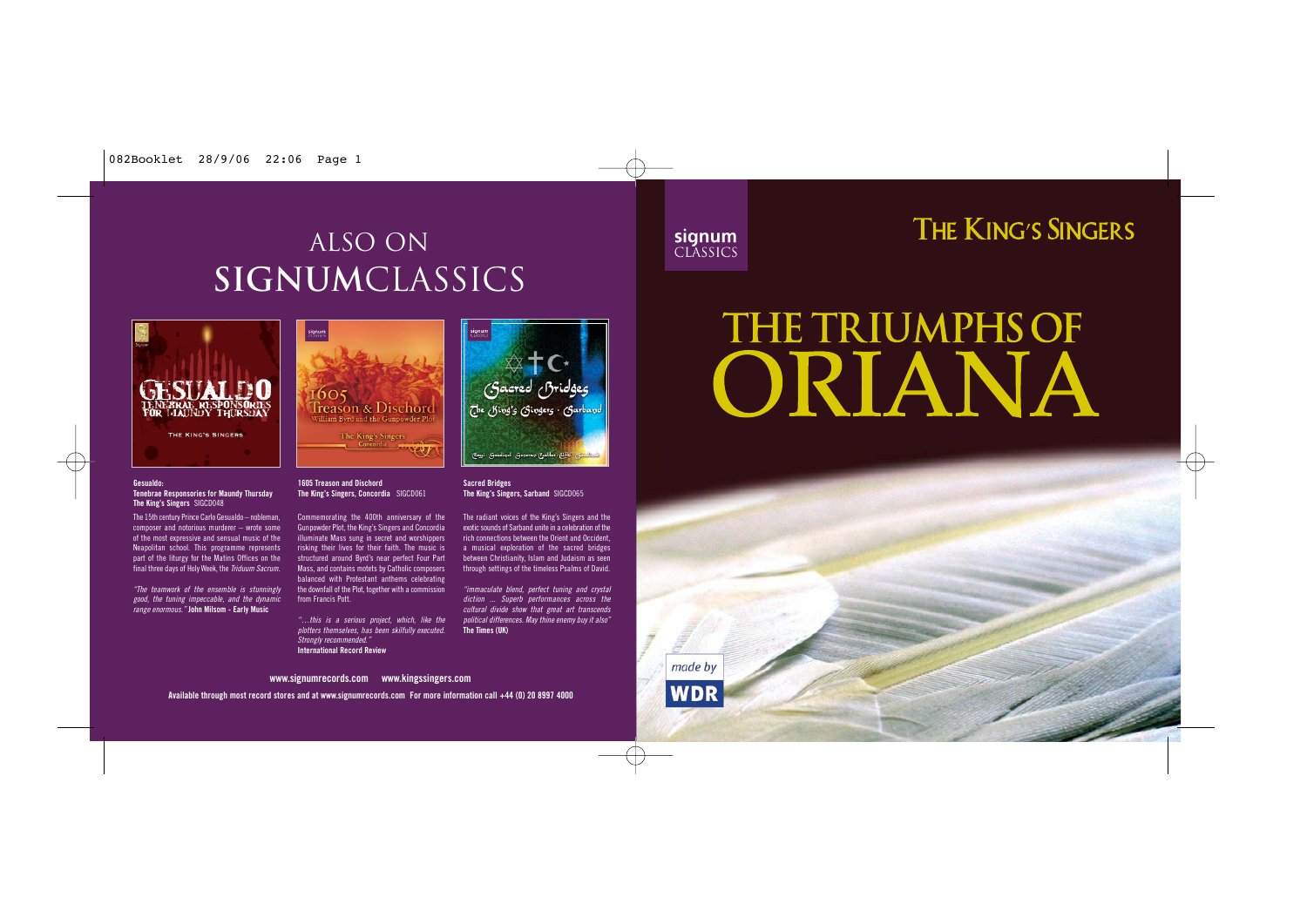### the triumphs of oriana the triumphs of oriana

| 1.  | Hence, stars, too dim of light              | Michael East (c. 1580 - 1648)                              | [1.40]   |
|-----|---------------------------------------------|------------------------------------------------------------|----------|
| 2.  | With angel's face and brightness            | Daniel Norcombe (1576 - before 1626)                       | $[2.05]$ |
| 3.  | Lightly she whipped o'er the dales          | John Mundy (c. 1529 - ?1591)                               | [2.57]   |
| 4.  | Long live fair Oriana                       | Ellis Gibbons (1573 - ?1603)                               | $[2.40]$ |
| 5.  | All creatures now are merry-minded          | John Bennet (c. 1575 - 1614)                               | [1.54]   |
| 6.  | Fair Oriana, beauty's queen                 | John Hilton (? - ?1608)                                    | [2.02]   |
| 7.  | The nymphs and shepherds danced             | George Marson (c. 1573 - 1632)                             | [2.39]   |
| 8.  | Calm was the air and clear the sky          | Richard Carlton (c. 1558 - ?1638)                          | [3.43]   |
| 9.  | Thus Bonny-boots the birthday celebrated    | John Holmes $(? - 1629)$                                   | $[2.29]$ |
| 10. | Sing, shepherds all, and in your roundelays | Richard Nicolson (c. $1570 - 1639$ )                       | [3.27]   |
| 11. | The fauns and satyrs tripping               | Thomas Tomkins $(1572 - 1656)$                             | [4.23]   |
| 12. | Come, gentle swains                         | Michael Cavendish (c. $1565 - 1628$ )                      | [3.04]   |
| 13. | With wreaths of rose and laurel             | William Cobbold $(1560 - 1639)$                            | [2.08]   |
| 14. | Arise, awake, awake                         | Thomas Morley $(1557 - 1602)$                              | [2.10]   |
| 15. | Fair nymphs I heard one telling             | John Farmer (c. 1570 - fl. 1592 - 1599)                    | [2.23]   |
| 16. | The lady Oriana                             | John Wilbye (1574 - 1638)                                  | [2.23]   |
| 17. | Hark! Did ye ever hear so sweet a singing?  | Thomas Hunt (1st half of 17th cent.)                       | [3.01]   |
| 18. | As Vesta was from Latmos hill descending    | Thomas Weelkes $(1575 - 1623)$                             | [3.02]   |
| 19. | Fair Orion, in the morn                     | John Milton (c.1563 - 1647)                                | [2.13]   |
| 20. | Round about her charret                     | Ellis Gibbons (1573 - 1603)                                | [2.27]   |
| 21. | Bright Phoebus greets most clearly          | George Kirbye $(? - 1634)$                                 | [2.14]   |
| 22. | Fair Oriana, seeming to wink at folly       | Robert Jones (c. $1577 -$ after 1615)                      | [2.54]   |
| 23. | Fair Cytherea presents her doves            | John Lisley (?)                                            | [3.38]   |
| 24. | Hard by a crystal fountain                  | Thomas Morley (c. 1557 - 1602)                             | [3.05]   |
| 25. | Come, blessed Byrd                          | Edward Johnson (end of 16th cent. beginning of 17th cent.) | [2.30]   |

The king's singers

**www.signumrecords.com www.kingssingers.com**

*Total time [67.13]* 

*The Triumphs of Oriana is an Elizabethan curiosity, the swan song of an age in which Elizabeth, as Oriana, remained the eternally bountiful Queen of a pastoral Arcadia. Published by Thomas Morley in 1601, the 25 madrigals could be the music for a court entertainment, a masque in which Elizabeth was crowned the Virgin Queen to the music of the nymphs of the goddess Diana.* 

*But by the time the madrigals were printed in 1601, the refrain 'Long Live fair Oriana' must have been sung more in pious hope than realistic expectation. Elizabeth was nearing 70, in poor health and worse spirits. Her favourite, the Earl of Essex, had been executed for treason, Parliament was challenging her prerogatives, and her beauty was preserved only in portraits. Thomas Morley, a gentleman of the Chapel Royal, tried to revive her by repaying a debt, and repaying it in extravagant style.* 

*Three years earlier, Elizabeth had granted Morley a monopoly to print music. In return he set out not only to charm her and flatter her person, but to add to the lustre of her reign. Music in England had long been overshadowed by music on the continent. Morley aimed to demonstrate that English musicians could match Italian ones by imitating Il Trionfo di Dori, an elaborate collection of 29 madrigals by 29 different composers published in 1592 in praise of a Venetian bride.* 

*Morley's aim was ambitious and he very nearly succeeded. The 23 composers of the Triumphs are a combination of the young and enthusiastic, the old and the staid, and truly famous and the nearly famous – John Milton, father of the poet, was a* *contributor. Together they produced a fine collection of madrigals which demonstrated the assured talents of English composers. The words of the Triumphs depicted an idealised England which never existed, but their music reflected the rising cultural confidence of the Elizabethan age: whatever other nations did, England could match or excel.* 

*© David Starkey*



#### The Triumphs of Oriana

*The Triumphs of Oriana is an extravagant musical compliment paid to Elizabeth I by Thomas Morley, Gentleman of the Chapel Royal. Published in 1601, it consists of 25 madrigals by 23 different composers. Each madrigal, moreover, concludes with the refrain, 'Then sang the shepherds and nymphs of Diana: Long live fair Oriana'.*

*The compliment would have been immediately apparent. Elizabeth had long been equated with Oriana, the heroine of the chivalric romance Amadis de Gaul. It was also fitting that the nymphs of Diana, goddess of chastity, should attend on Elizabeth, the Virgin Queen. The idealised, pastoral setting presents Elizabeth as the eternally beautiful Queen presiding over Arcadia, the justly revered ruler of an idyllic land.*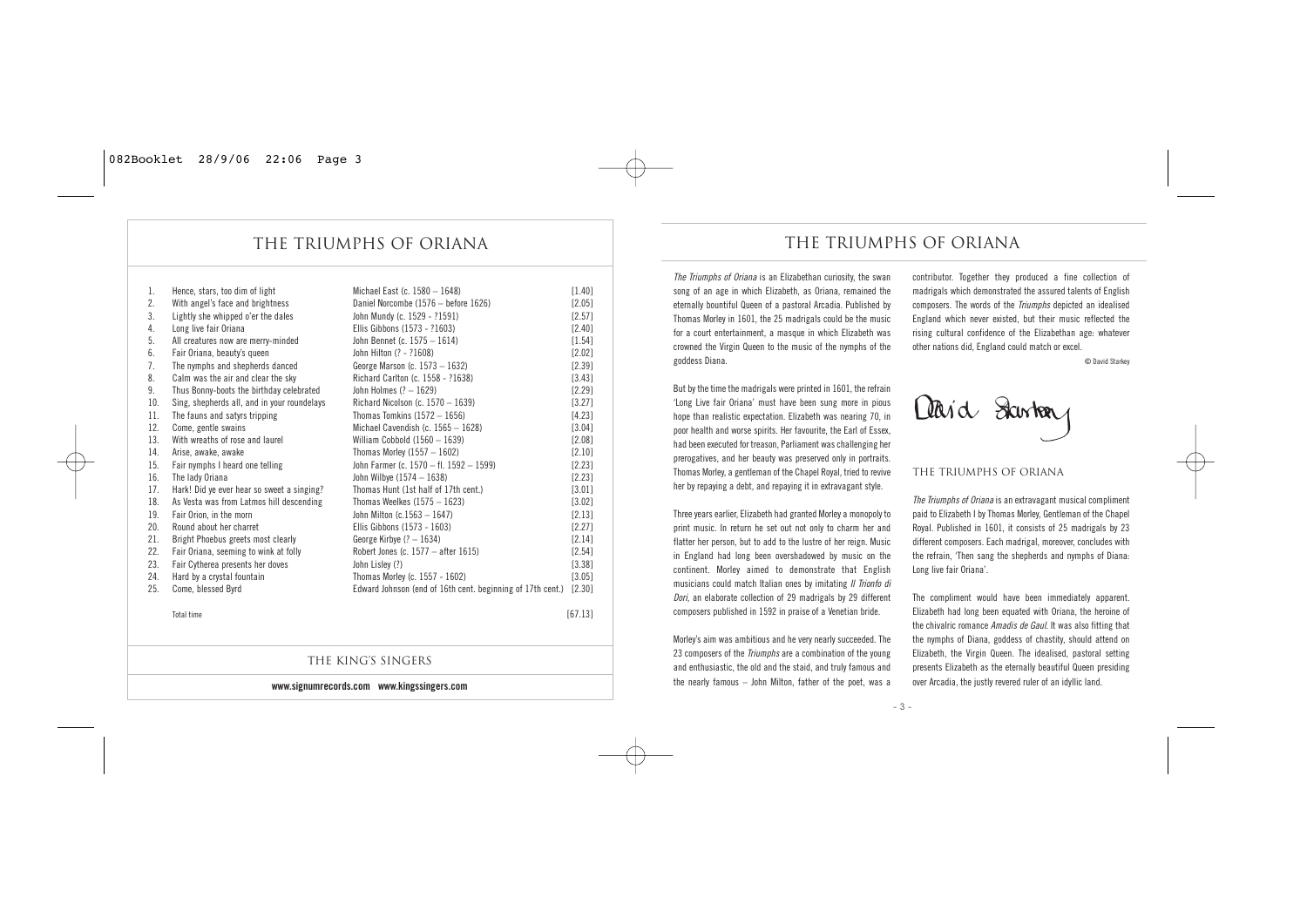But the Triumphs is much more than a piece of passing flattery. Many of the madrigals are excellent, and those by Bennet, Weekles, Cavendish and Morley are well known. Others languish in a possibly justified obscurity. But the collection as a whole captured the musical imagination of the time and continues to intrigue. Where did the idea of such a collection come from? Why was the set not dedicated to Elizabeth? Who is the mysterious 'Bonny-boots'? And why are so many composers so obscure?

Just as the Triumphs continue to inspire imitations, it was itself inspired by a madrigal collection published in Venice in 1592, *Il Trionfo di Dori*. Commissioned for the wedding of Leonardo Sanudo, a Venetian nobleman, the set consisted of 29 madrigals by 29 different composers, all of which ended 'Viva la bella Dori' in honour of the bride. Nicholas Yonge, a singing man from St Paul's, translated the contribution by Giovanni Croce, 'Ove tra l'herb' ei fiori', and included it in his second anthology of Italian madrigals, the *Musica Transalpina* of 1597. Morley's own contribution to the Triumphs, 'Hard by a Crystal Fountain', also took its inspiration from Croce: it is an imaginative rewrite of Croce's music to Yonge's words.

Morley was not, however, the first to think of using this refrain. Michael Cavendish included it in the beautifully delicate 'Come gentle swains', published in 1598, and John Holmes' contribution, 'Thus Bonny-boots', was written in 1597. Morley did not instigate the idea of 'Oriana' madrigals but took those which were already in circulation and commissioned several more to create the collection.

The Triumphs may have been written for an actual pageant or masque performed in front of the Queen herself. A commonly repeated possibility is that they were written for the May Day celebrations at the house of William Cornwallis at Highgate. The *Triumphs*, however, were printed at some point between July and December. Thomas Hunt, described in the copy as 'Batcheler of Musick', only took his degree from Corpus Christi College, Cambridge, on the 4th July 1601, while in December of that year the Cornwallis family accounts show the purchase, for 'four shillings and sixpence, of Morley's Orianas in six parts'. If the set really was written for a particular performance, the Accession Day celebrations on November 17th seem a more likely occasion.

However, the set was not carefully ordered for performance. The madrigals do not form a narrative sequence, but are arranged for the convenience of the printer. The 5-part songs are printed together before those in 6-parts, and even within each section the order is determined by clef and key signature. One madrigal, by Michael East, arrives so late that it was printed not in the body of each part-book but in the preliminary pages (which, peculiarly, were always printed last). Another madrigal by Bateson was not included in the set at all (and does appear on this recording), but it was printed in Bateson's own set of 1604 with the admission, "This song should have been printed in the set of Orianas".

Morley, along with Ellis Gibbons (elder brother of Orlando) compensated for these omissions by each writing an extra madrigal in addition to the ones they had already contributed. Morley reworked 'Adieu you kind and cruel', which he had already published in 1597, and transformed it into, 'Arise, awake'. The haste of the reworking is annarent. Unusually for Morley, the words and music do not always sit comfortably together. Gibbons too seems not to have had time to find a new

lyric. The test of his first madrigal is identical to that set by Thomas Hunt, although a new first line was added so that the lyric would appear to be different on the title page. Similarly, Kirbye originally wrote his madrigal to the same text as that set by Norcombe, 'With angel's face'. To avoid repetition, for the first edition Morley changed the text of Kirbye's madrigal to 'Bright Phoebus', the text performed on this recording.

The Triumphs, far from being carefully planned for a performance, were completed in haste. The collection needed to be finished with whatever madrigals were to hand, probably in order to be presented as a gift. In 1598, Elizabeth had granted Morley a monopoly to print music. It seems likely that Morley was attempting to repay this generosity by presenting the Queen with a present of printed music books composed in her honour.

However Morley dedicated the Triumphs of Oriana not to the Queen herself, but to her cousin, Charles Howard, Earl of Nottingham. The reason for this was financial. Dedications were a polite way of asking for money, and Morley could scarcely ask Elizabeth for further favours. Elizabeth in any case was notoriously parsimonious. Howard, moreover, was caught. He could scarcely refuse to pay the patron, as any refusal could be interpreted as a slight on Elizabeth. By dedicating the set to Howard, Morley could hope for further rewards and still repay his debt to the Queen.

Elizabeth's presence permeates the collection, but another, less obvious figure haunts the Triumphs of Oriana: references to 'Bonny-boots' appear in two madrigals. The piece by Edward Johnson, placed last as was customary for memorial pieces, laments the death of bonny-boots in a sombre tone more akin to a motet than a madrigal. Both William Holborne and Thomas Morley had printed music lamenting his death as early as 1597. The madrigal by John Holmes, in which Bonny-boots is very much alive, was therefore also written by 1597, and is probably the earliest piece in the Triumphs.

The text of the madrigals suggests that Bonny-boots was a musical, terpsichorean courtier, a favourite of Elizabeth who died in 1597. Explanations as to his true identity are numerous. One suggestion is that Bonny-boots is a corruption of the French, 'bon et beau', and that it refers to a generic courtier. Another is that he is the minor poet, Christopher Morley (possibly the brother of Thomas Morley). Certainly, there is a sonnet by one 'Ch. M.' (only extant in the manuscript) which begins with 'Come blessed bird' – exactly the same words as open Edward Johnson's madrigal of the Triumphs which laments Bonny-boots' death. Johnson's madrigal also capitalises 'Byrd', so that it can also be seen was a plea to William Byrd, then in semi-retirement in Essex, to return to court. The most likely explanation however is that Bonny-boots was Henry Noel, a figure much loved by musicians – Weelkes, Dowland and Morley all wrote him elegies.

Bonny-boots was a figure at court, where Italian madrigals were very much in vogue. The two 'Bonny-boots' madrigals together with some of the better madrigals such as 'All creatures now' by Bennet, copy the 7 and 11 syllable lines of Italian madrigal verse. The refrain itself, of course, consists of one line of 11, and one of 7 syllables. Morley, however, was trying to demonstrate that English music could rival anything produced on the continent. The *Triumphs* deliberately draws on an Italian model, as Morley drew on Croce's madrigal for his own contribution, in order that a direct comparison could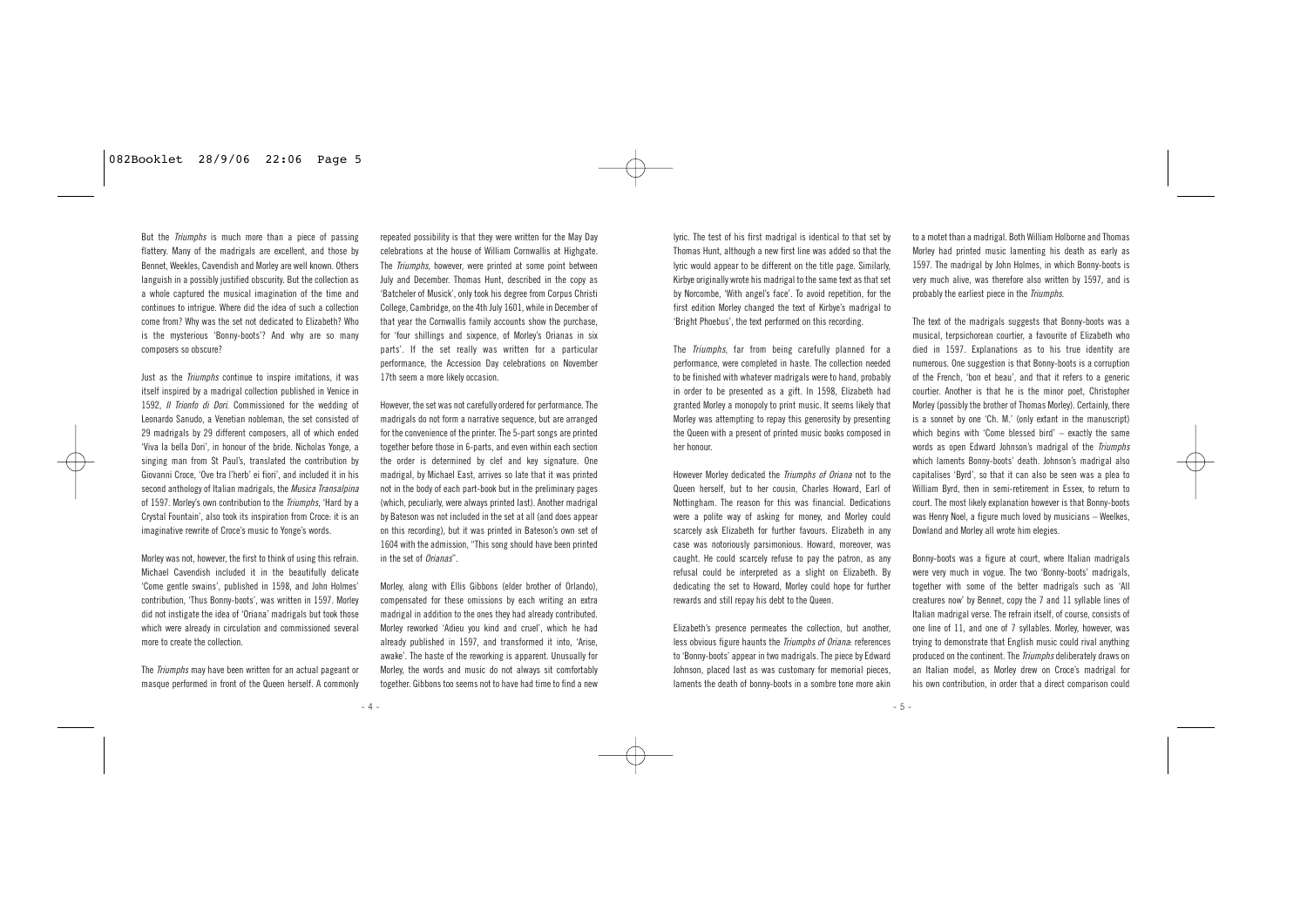be drawn between the English and Italian versions – and Morley intended that the comparison would reflect favourably on England.

Certainly, the composers of the Triumphs use word-painting in the Italianate manner to great effect. Thomas Weelkes takes the tendency to extremes in 'A Vesta was from Latmos hill descending': the music on 'ascending' and 'descending' rises and falls appropriately, he sets the words 'two by two', 'three by three' and 'all alone' to the appropriate number of voices and gives the bass the word 'long' to the old 'long' note value. Most of the composers similarly cannot resist the obvious play on words on the 'long' of 'Long live fair Oriana'.

In search of the best music, Morley drew upon England's richest source of musicians, the organists and singing men of the chapels and cathedrals. Although many of the composers now seem obscure, in the 17th century the list of contributors to the Triumphs would have read like a list of the great and the good of English church music.

Michael East was organist of Lichfield Cathedral, John Mundy organist of St George's Windsor, and Cobbold organist at Norwich where Carlton was master of the choristers. Tomkins was at Worcester, while Weelkes was at Winchester then Chichester. Nicolson was organist of Christ Church Cathedral, Oxford and Marson was organist and master of the choristers at Canterbury, where Thomas Hunt was also a singing man. Bateson was organist of Chester, Hilton was at Trinity College, Cambridge, ad Ellis Gibbons came from a family of Cambridge waits and was organist of Salisbury Cathedral. John Holmes succeeded Ellis Gibbons at Salisbury in 1602 having previously been at Winchester, and John Farmer was technically the

organist of Christ Church Cathedral, Dublin, although he had more or less deserted his post after 1599.

Of the others, most were highly respected musicians. Daniel Norcombe was lutenist to Christian IV of Denmark. Kirbye, Wilbye and Johnson were employed in private houses around East Anglia, part of the extensive network of musical households in which William Byrd also participated. Robert Jones has graduated Bachelor of Music from Oxford in 1597, Bennet had contributed to Barley's Psalter in 1596, and Cavendish had published his own set of music in 1598. Only John Milton, the father of the poet, seemed to have no obvious musical connections, and was earning his living in London as a scrivener. The only composer who remains truly unknown is John Lisley. It has been suggested that he is John Lyly the dramatist, especially as two of the lyrics in the collection, those set by East and Milton, are ascribed to the initials, 'I.L'. One 'John Lillie of the Cittie of London' is also found in company with 'Thomas Thomkins' in the records of Christmas revels at Gray's Inn in 1594. It is tempting to conclude that Lisley was a London minstrel – his madrigal is certainly not particularly distinguished.

Despite all the private references, missing madrigals and complex dedications, Morley created a fine collection of madrigals whose appeal makes them instantly accessible. Though founded on an Italian model, Morley uses the Triumphs to demonstrate the vitality of English music and praise the inspiration behind England's cultural renaissance, Elizabeth I.

© Thomas Elias

## **TEXTS**

#### 1. **Hence, stars, too dim of light**

Hence stars, too dim of light, You dazzle but the sight, You teach to grope by night. See here the shepherds' star, Excelling you so far, Then Phoebus wiped his eyes, And Zephyr cleared the skies, In sweet accented cries. Then sang the shepherds and nymphs of Diana: Long live fair Oriana.

#### 2. **With angel's face and brightness**

With angel's face and brightness And orient hue fair Oriana shining, With nimble foot she tripped o'er the hill and mountains. At last in dales she rested Hard by Diana's fountains. This is that maiden Queen of fairyland With sceptre in her hand. The fauns and satyrs dancing Did show their nimble lightness. Fair Nais and the nymphs did leave their bowers, And brought their baskets full of herbs and flowers. Then sang the shepherds and nymphs of Diana: Long live fair Oriana.

#### 3. **Lightly she whipped o'er the dales**

Lightly she whipped o'er the dales, Making the woods proud with her presence; Gently she trod the flowers; And as they gently kissed her tender feet The birds in their best language bade her welcome, Being proud that Oriana heard their song. The clove-foot satyrs singing Made music to the fauns a-dancing, And both together with an emphasis Sang Oriana's praises; Whilst the adjoining woods with melody Did entertain their sweet sweet harmony. Then sang the shepherds and nymphs of Diana: Long live fair Oriana.

#### 4. **Long live fair Oriana**

Long live fair Oriana. Hark, did you ever hear so sweet a singing? They sing young Love to waken. The nymphs unto the woods their Queen are bringing. There was a note well taken! O good! Hark, how joyfully 'tis dittied, A Queen and song most excellently fitted! I never heard a rarer I never saw a fairer.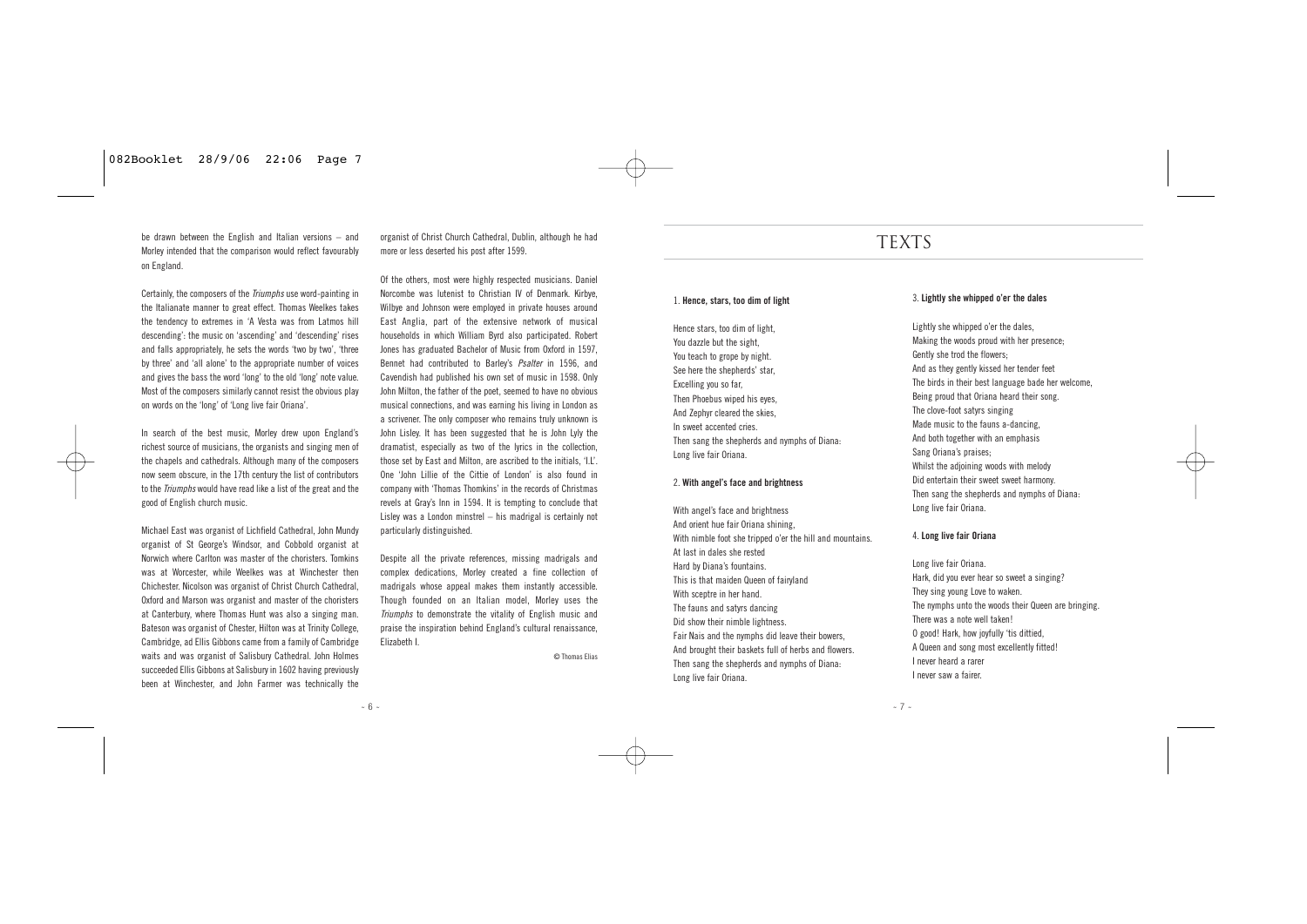Then sing ye shepherds and nymphs of Diana-Long live fair Oriana.

#### 5. **All creatures now are merry-minded**

All creatures now are merry-minded, The shepherds' daughters playing, The nymphs are fa-la-la-ing. Yond bugle was well winded. At Oriana's presence each thing smileth. The flowers themselves discover, Birds over her do hover, Music the time beguileth, See where she comes, With flowery garlands crowned Queen of all queens renowned. Then sang the shepherds and nymphs of Diana: Long live fair Oriana.

#### 6. **Fair Oriana, beauty's queen**

Fair Oriana, beauty's queen, Tripped along the verdant green The fauns and satyrs running out Skipped and danced round about. Flora forsook her painted bowers, And made a coronet of flowers. Then sang the nymphs of chaste Diana: Long live fair Oriana.

#### 7. **The nymphs and shepherds danced**

The Nymphs and shepherds danced Lavoltos in a daisy-tap'stried valley. Love from their face-lamps glanced, Till wantonly they dally. Then in a rose-banked alley Bright Majesty advanced, A crown-graced virgin whom all people honour. They leave their sport amazed, Run all to look upon her. A moment scarce they gazed Ere beauty's splendour all their eyes had dazed, Desire to see yet ever fixed on her. Then sang the shepherds and nymphs of Diana: Long live fair Oriana.

#### 8. **Calm was the air and clear the sky**

Calm was the air and clear the sky, Fair Oriana passing by Over the downs to Ida plains Where heaven-born sisters with their trains Did all attend her sacred beauty, Striving to excel in duty. Satyrs and nymphs dancing together Shepherds triumphing flocking thither Seeing their sovereign mistress there That kept their flocks and them from fear, With high-strained voice And hearts rejoice. Thus sang the shepherds and nymphs of Diana: Long live fair Oriana.

#### 9. **Thus Bonny-boots the birthday celebrated**

Thus Bonny-Boots the birthday celebrated Of her his lady dearest, Fair Orian, which to his heart was nearest. The nymphs and shepherds feasted With clotted cream, and were to sing requested. Lo, here the fair created, Quoth he, the world's chief goddess, Then sing, for she is Bonny-boots' sweet mistress. Then sang the shepherds and nymphs of Diana-Long live fair Oriana.

#### 10. **Sing, shepherds all, and in your roundelays**

Sing, shepherds all, and in your roundelays. Sing only of fair Oriana's praise The gods above will help to bear a part And men below will try their greatest art Though neither gods nor men can well annly Fit song or tune to praise her worthily. Then sang the shepherds and nymphs of Diana-Long live fair Oriana.

#### 11. **The fauns and satyrs tripping**

The fauns and satyrs tripping With lively nymphs of fresh cool brooks and fountains And those of woods and mountains, Like roes came nimbly skipping, By signs their mirth unrinning My fair Queen they presented In Peace's arms with Amaltheas twenty,

Brimful of wealthy plenty; And still to give frequented With bare gifts not contented. The demi-gods pray to the gods supernal Her life, her wealth, her fame may be eternal. Then sang the shepherds and nymphs of Diana-Long live fair Oriana.

#### 12. **Come, gentle swains**

Come, gentle swains, And shepherds' dainty daughters, Adorned with courtesy and comely duties, Come sing and joy and grace with lovely laughters, The birthday of the beautiest of beauties. Then sang the shepherds and nymphs of Diana-Long live fair Oriana.

#### 13. **With wreaths of rose and laurel**

With leaves of rose and laurel Withdraw yourselves, ye shepherds, from your bowers And strew the path with flowers. The nymphs are coming; Sweetly the birds are chirning, the swift beasts running As all amazed they stand still gazing To see such bright stars blazing. Lo, Dian bravely treading, Her dainty daughter leading. The powers divine to her do veil their bonnets. Prepare yourselves to sound your pastoral sonnets. Then sang the shepherds and nymphs of Diana: Long live fair Oriana.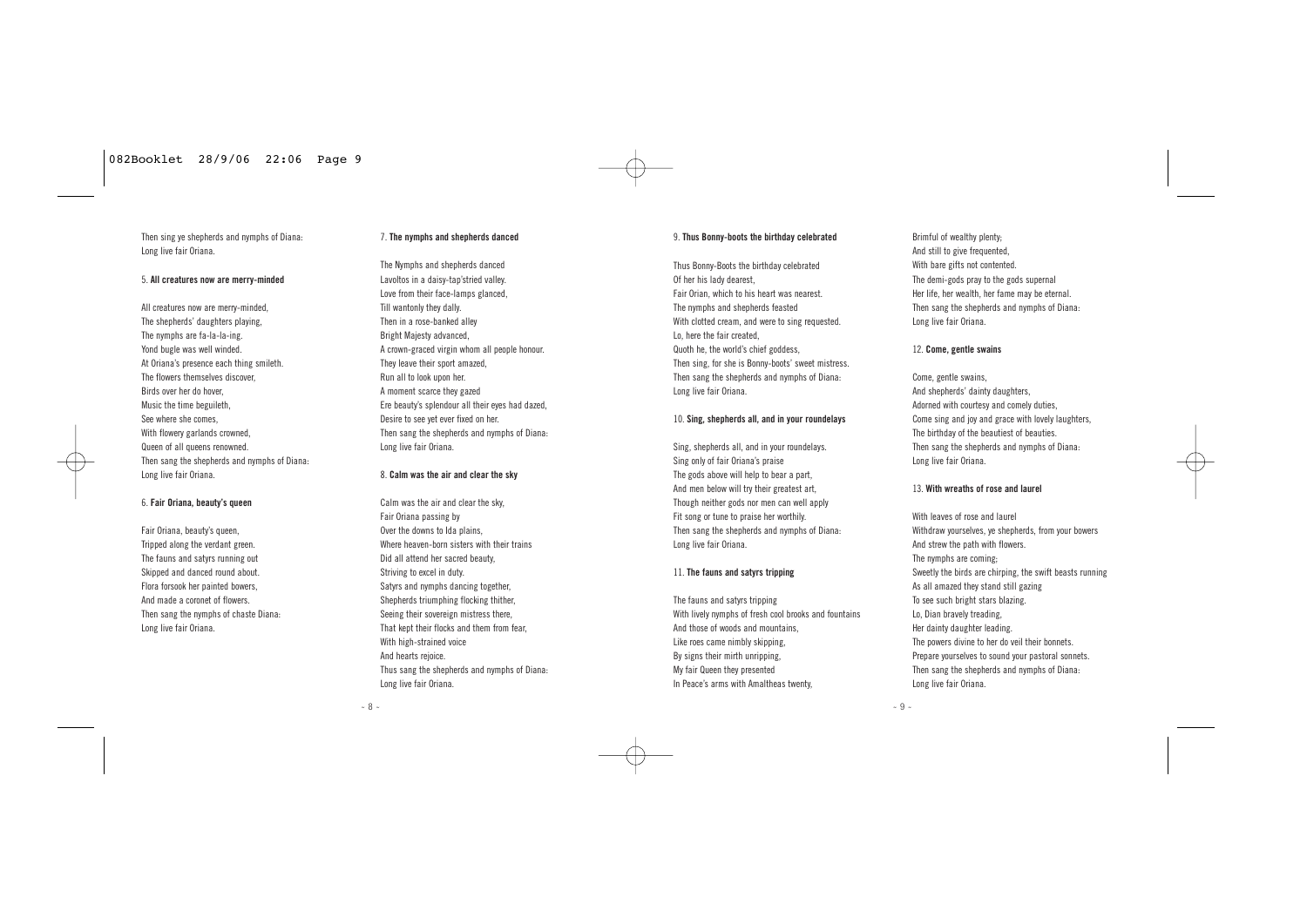#### 14. **Arise, awake, awake**

Arise, awake, awake, You silly shepherds sleeping: Devise some honour for her sake By mirth to banish weeping. See where she comes, lo where In gaudy green arraying, A pince of beauty rich and rare Pretends to go a-maying. You stately nymphs draw near And strew your paths with roses; In you her trust reposes. Then sang the shepherds and nymphs of Diana: Long live fair Oriana.

#### 15. **Fair nymphs I heard one telling**

Fair nymphs I heard one telling Diana's train are hunting in this chase. To beautify the place The fauns are running, The shepherds their pipes tuning To show their cunning. The lambs amazed leave off their grazing, And blind their eyes with gazing, Whilst the earth's goddess doth draw near your places Attended by the Muses and the Graces. Then sang the shepherds and nymphs of Diana: Long live fair Oriana.

#### 16. **The Lady Oriana**

The lady Oriana Was dight all in the treasures of Guiana. And on her Grace a thousand Graces tended. And thus sang they – Fair Queen of peace and plenty The fairest Queen of twenty. Then with an olive wreath for peace renowned, Her virgin head they crowned. Which ceremony ended Unto her Grace the thousand Graces bended. Then sang the shepherds and nymphs of Diana: Long live fair Oriana.

#### 17. **Hark! Did ye ever hear so sweet a singing?**

Hark, did ye ever hear so sweet a singing? They sing young Love to waken. The nymphs unto the woods their Queen are bringing. There was a note well taken! Hark! O good! O most divinely dittied! A Queen and song most excellently fitted! I never heard a fairer I never saw a rarer. Then sang the nymphs and shepherds of Diana-Long live fair Oriana.

#### 18. **As Vesta was from Latmos hill descending**

As Vesta was from Latmos hill descending, She spied a maiden queen the same ascending Attended on by all the shepherds swain To whom Diana's darlings came running down amain,

First two by two, then three by three together Leaving their goddess all alone, hasted thither; And mingling with the shepherds of her train, With mirthful tunes her presence entertain. Then sang the shepherds and nymphs of Diana, Long live fair Oriana.

#### 19. **Fair Orion, in the morn**

Fair Orian, in the morn Before the day was born, With velvet steps on the ground. Which made nor print nor sound Would see her nymphs abed. What lives those ladies led! The roses blushing said: O stay, thou shepherds' maid. And on a sudden all They rose and heard her call. Then sang the shepherds and nymphs of Diana-Long live fair Oriana.

#### 20. **Round about her charret**

Round about her charret, with all-admiring strains, The Hyades and Dryades gives sweetest entertains. Lo! How the gods in revels do accord, Whilst doth each goddess melodies accord. Now Bacchus is consorting, Sylvanus falls to sporting, Amphion's harp reporting To the shepherds' pipes sing the nymphs of Diana: Long live fair Oriana.

#### 21. **Bright Phoebus greets most clearly**

Bright Phoebus greets most clearly With radiant beams fair Oriana sitting, Her apple Venus yields as best befitting A Queen beloved most dearly. Rich Pluto leaves his treasures And Prosperine glad runs in her best array; Nymphs deck her crown with bay; Her feet are lions kissing; No joy can there be missing. Now Thetis leaves the mermaids' tunes admired And swells with pride to see this Queen desired. Then sang the shepherds and nymphs of Diana: Long live fair Oriana.

#### 22. **Fair Oriana, seeming to wink at folly**

Fair Oriana, seeming to wink at folly, Lay softly down to sleeping. But, hearing that the world was grown unholy, Her rest was turned to weeping. So waked, she sighed, and with crossed arms Sat drinking tears for others' harms. Then sang the shepherds and nymphs of Diana: Long live fair Oriana.

#### 23. **Fair Cytherea presents her doves**

Fair Cytherea presents her doves; Minverva sweetly singeth; Jove gives a crown; a garland Juno bringeth. Fame summons each celestial power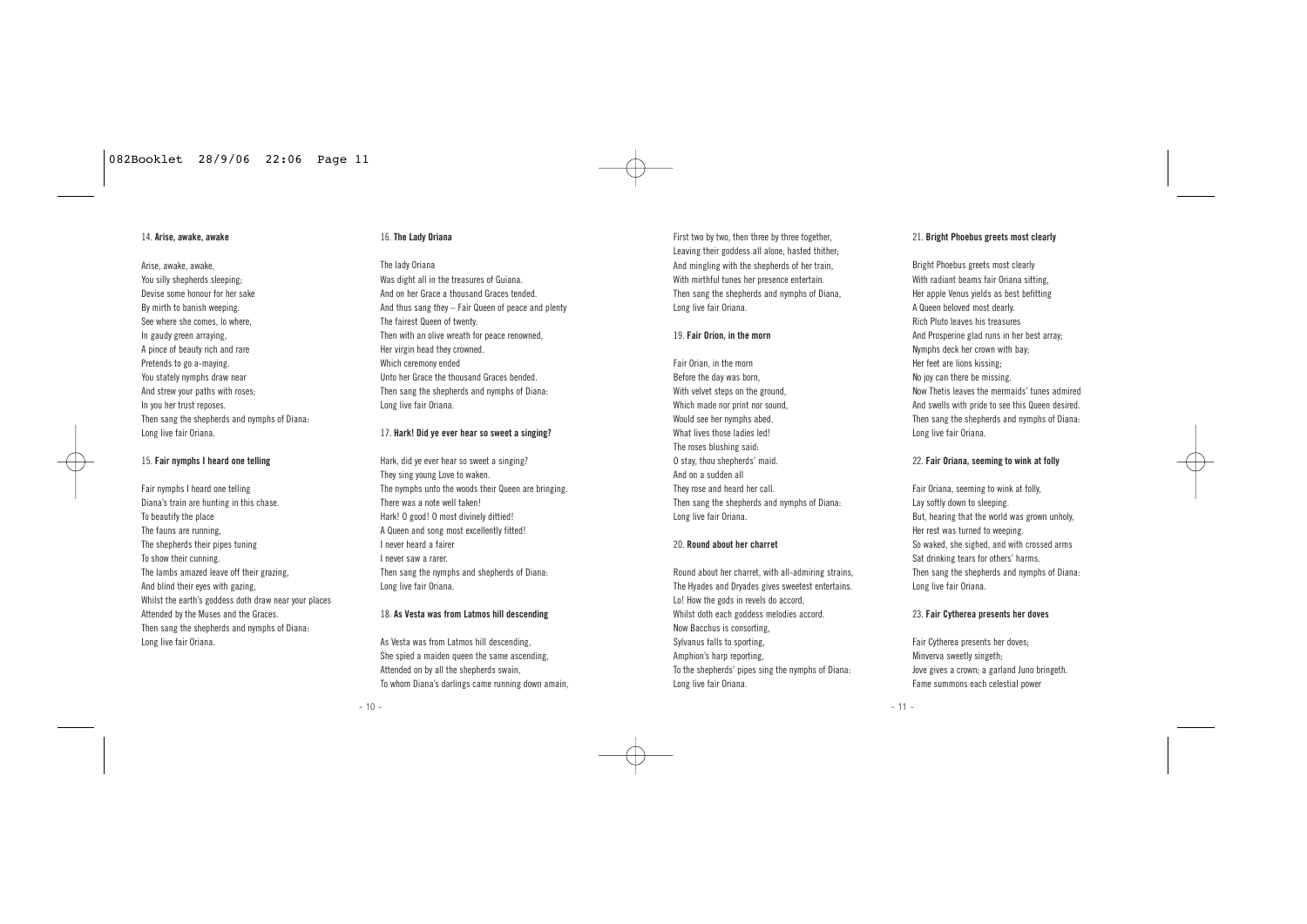To bring their gifts to Oriana's bower. Then sang the shepherds and nymphs of Diana-Long live fair Oriana.

#### 24. **Hard by a crystal fountain**

Hard by a crystal fountain, Oriana the Bright lay down asleeping. The birds they finely chirped, The winds were stilled; Sweetly with these accenting the air was filled. This is that Fair, whose head a crown deserveth, Which Heav'n for her reserveth Leave, shepherds, your lambs keeping, Upon the barren mountain, And nymphs attend on her and leave your bowers, For she the shepherds' life maintains and yours. Then sang the shepherds and nymphs of Diana-Long live fair Oriana.

#### 25. **Come, blessed bird**

Come, blessed bird, and with thy sugared relish Help our declining choir now to embellish, For Bonny-boots, that so aloft would fetch it O he is dead, and none of us can reach it. Then tune to us, sweet bird, thy shrill recorder. Elpin and I and Dorus, for fault of better, Will serve in the chorus. Begin, and we will follow thee in order. Then sang the wood-born minstrel Of Dian: Long live fair Oriana.

## BIOGRAPHIES

#### The King's Singers

From mediaeval to renaissance, romantic to contemporary, folk and pop, the King's Singers repertoire is all encompassing. As well as performing in many of the world's major concert halls the list of venues at which they have appeared is equally diverse, including many European cathedrals, the Hollywood Bowl, Shea Stadium (home of the New York Mets), and Windsor Castle (a private concert for the Royal Family). They have joined forces with many famous orchestras, including the LSO, the BBC Concert Orchestra, the Chicago Symphony Orchestra, and the Cincinnati Pops, with whom they have released a Beatles album on the Telarc label featuring arrangements by one of their original producers, George Martin. In addition there have been collaborations with many solo musicians, most notably Kiri te Kanawa, George Shearing, Evelyn Glennie, Dudley Moore, Emanuel Ax and even Bruce Johnston of the Beach Boys. These have often resulted in recordings to add to the group's large discography of over 70 albums. Their collaboration with Signum Records has so far produced rave reviews for 'King's Singers Christmas', 'Gesualdo: Tenebrae Responsories for Maundy Thursday', '1605: Treason and Dischord – William Byrd and the Gunpowder Plot', 'Sacred Bridges' with the instrumental group Sarband, a concert performance DVD, and a CD single of Tallis's 'Spem in Alium'. Future recording plans include an a cappella album exploring Landscape and Time, a crossover album, and a survey of American folksongs, amongst others. Started in 1968 by six Choral Scholars from King's College Cambridge, the King's Singers quickly became a prominent musical force in the UK. The rest of the world soon followed so that today the group's

engagements are spread throughout the four corners of the globe. Since their debut concert the King's Singers have commissioned works from many well-known composers including Krystof Penderecki, Luciano Berio, Peter Maxwell Davies, Ned Rorem and Gyorgy Ligeti. This branch of their repertoire now comprises well over 200 pieces.

Renowned for their commitment to blend, balance and intonation in their own performances, they are keen to pass on their knowledge through educational work. They regularly conduct masterclass courses at the Schleswig Holstein Music Festival and since 1996 have been Prince Consort Ensemble-in-Residence at the Royal College of Music. But above all it is their simple enjoyment of what they do that has captured the imagination of the public all over the world and kept the King's Singers at the top of their game for three and a half decades. As The London Times put it, they are "still unmatched for their musicality and sheer ability to entertain."

#### **www.kingssingers.com**